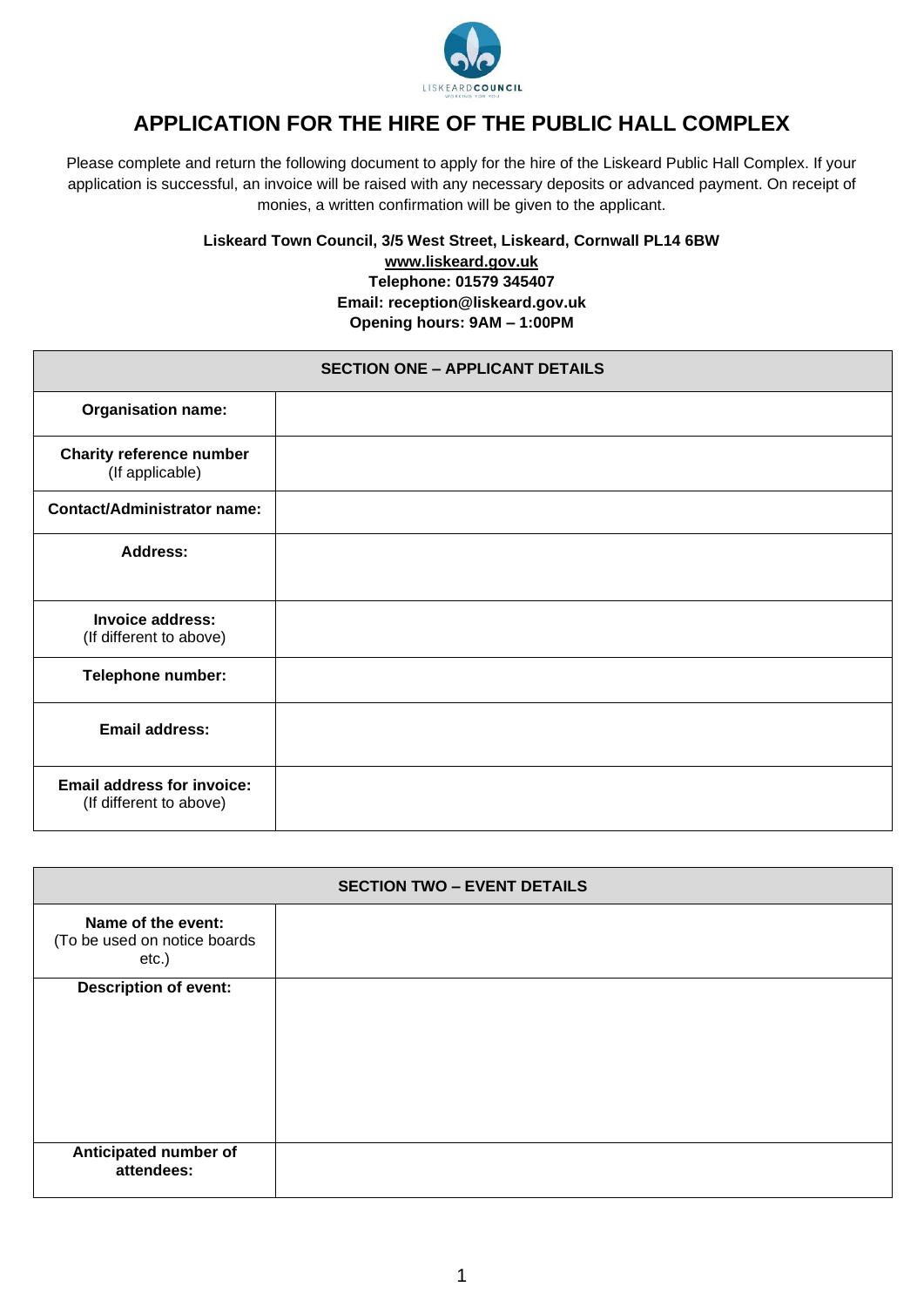|                                                                                                       | <b>SECTION THREE - DATE/TIME</b>                                                                                                                                                                                          |  |
|-------------------------------------------------------------------------------------------------------|---------------------------------------------------------------------------------------------------------------------------------------------------------------------------------------------------------------------------|--|
| Dates(s)                                                                                              |                                                                                                                                                                                                                           |  |
| Time(s) required:<br>Please be as specific as<br>possible and include any set up,<br>clear down time. | <b>Session times:</b><br>AM: 9:00AM - 1:00PM<br>PM: 13:30AM - 17:30PM<br>EVE: 18:00 PM - 22:00PM (Public Hall until 11:00PM)<br>ALL DAY: 9:00AM - 22:00PM                                                                 |  |
| <b>Start and finish times to</b><br>include any additional hours                                      | Session(s):<br>Anticipated start time:<br>Anticipated finish time:                                                                                                                                                        |  |
| <b>Extra Hours</b>                                                                                    | <b>Additional hour charges:</b><br><b>Prices exempt from VAT</b><br>£22.00 per hour for the Public Hall (11PM onwards)<br>£5.00 per hour for all other rooms (10PM onwards)<br>Please specify how many hours you require: |  |
|                                                                                                       | Public Hall - additional hours:<br>Other rooms - additional hours:<br>Reservation of the Public Hall preceding/proceeding event to be requested in<br>Section Six (B) - Additional Requirements                           |  |

| <b>SECTION FOUR – ROOM TYPE</b>                                                                                                                    |  |  |  |
|----------------------------------------------------------------------------------------------------------------------------------------------------|--|--|--|
| Room capacities are subject to the desired room layout – please contact Liskeard Town Council for further<br>information                           |  |  |  |
| <b>Prices exempt from VAT</b>                                                                                                                      |  |  |  |
| Public Hall (max seating 300)                                                                                                                      |  |  |  |
| There are no refreshment facilities in the Public Hall. Please see Additional Requirements Section Six (B)<br>below for hot water boiler/cups hire |  |  |  |
| AM @ £33.00<br>PM @ £38.00<br>EVE @ £43.00<br>All day @ £85.00                                                                                     |  |  |  |
| Will you require the use of the lift to the Public Hall stage?<br>Key fob to be supplied                                                           |  |  |  |
| Wheal Phoenix Room (max seating 40)                                                                                                                |  |  |  |
| (Former Refreshment Room)                                                                                                                          |  |  |  |
| £11.00 per session                                                                                                                                 |  |  |  |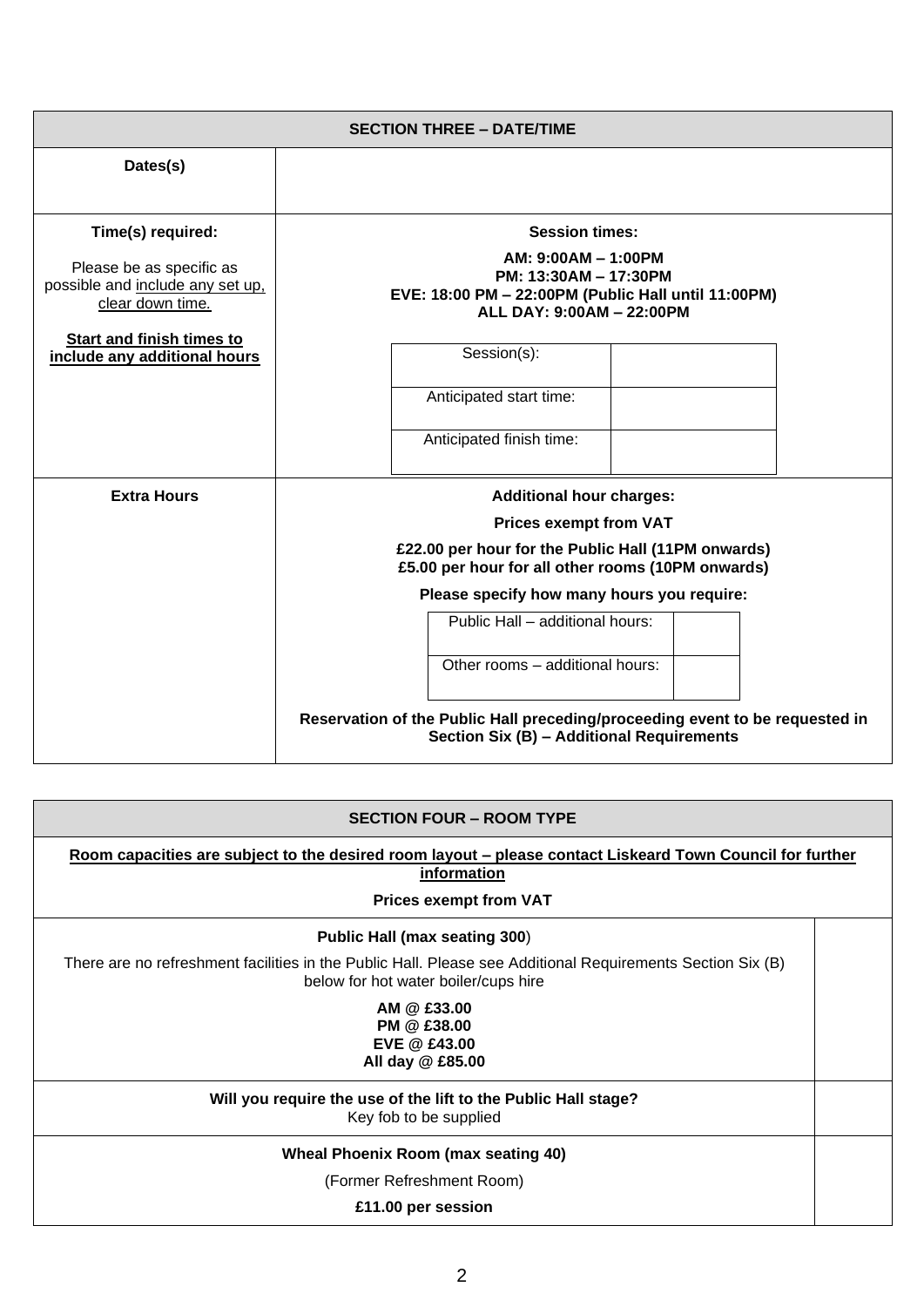| New Liskeard Room (max seating 25)          |  |
|---------------------------------------------|--|
| £10.50 per session                          |  |
| <b>Emily Hobhouse Room (max seating 35)</b> |  |
| (Former Long Room)                          |  |
| £11.00 per session                          |  |
| <b>Quimperle Room (max seating 40)</b>      |  |
| £10.50 per session                          |  |
| <b>Council Chamber (max seating 30)</b>     |  |
| £10.50 per session                          |  |

#### **Semi-commercial Kitchen**

Located between the Wheal Phoenix Room and Public Hall

### **Prices inclusive of VAT**

**Light Use @ £15.00**  (Excludes use of cooking equipment and dishwasher)

**Heavy Use @ £30.00**  (Includes use of cooking equipment and dishwasher)

#### **Will you require use of the commercial catering equipment?**

Cooker only to be used by those persons familiar with catering equipment. The equipment may be viewed prior by appointment.

| <b>SECTION FIVE - ROOM LAYOUT</b>                                                                                    |                                                                                                                                      |                                                            |                                                                                                                     |  |
|----------------------------------------------------------------------------------------------------------------------|--------------------------------------------------------------------------------------------------------------------------------------|------------------------------------------------------------|---------------------------------------------------------------------------------------------------------------------|--|
|                                                                                                                      |                                                                                                                                      | varied                                                     | If you are booking more than one room or day, please supply full details of the layout required for each booking if |  |
| <b>Boardroom</b><br>$^{\circ}$<br>۰<br>ο<br>$\bullet$<br>۰<br>$\bullet$<br>$\bullet$<br>٥<br>$\bullet$<br>$^{\circ}$ | <b>Theatre Style</b>                                                                                                                 | <b>U Shape</b><br>SPEAKER<br>۰<br>ο<br>۰<br>ο<br>۰<br>0000 | Other<br>Please supply diagram                                                                                      |  |
| <b>Cabaret</b><br>SPEAKER                                                                                            | Classroom<br>SPEAKER -<br>$\circ$ $\circ$ $\circ$ $\circ$ $\circ$ $\circ$ $\circ$<br>$\circ$ $\circ$ $\circ$ $\circ$ $\circ$ $\circ$ | <b>Circle of Chairs</b>                                    |                                                                                                                     |  |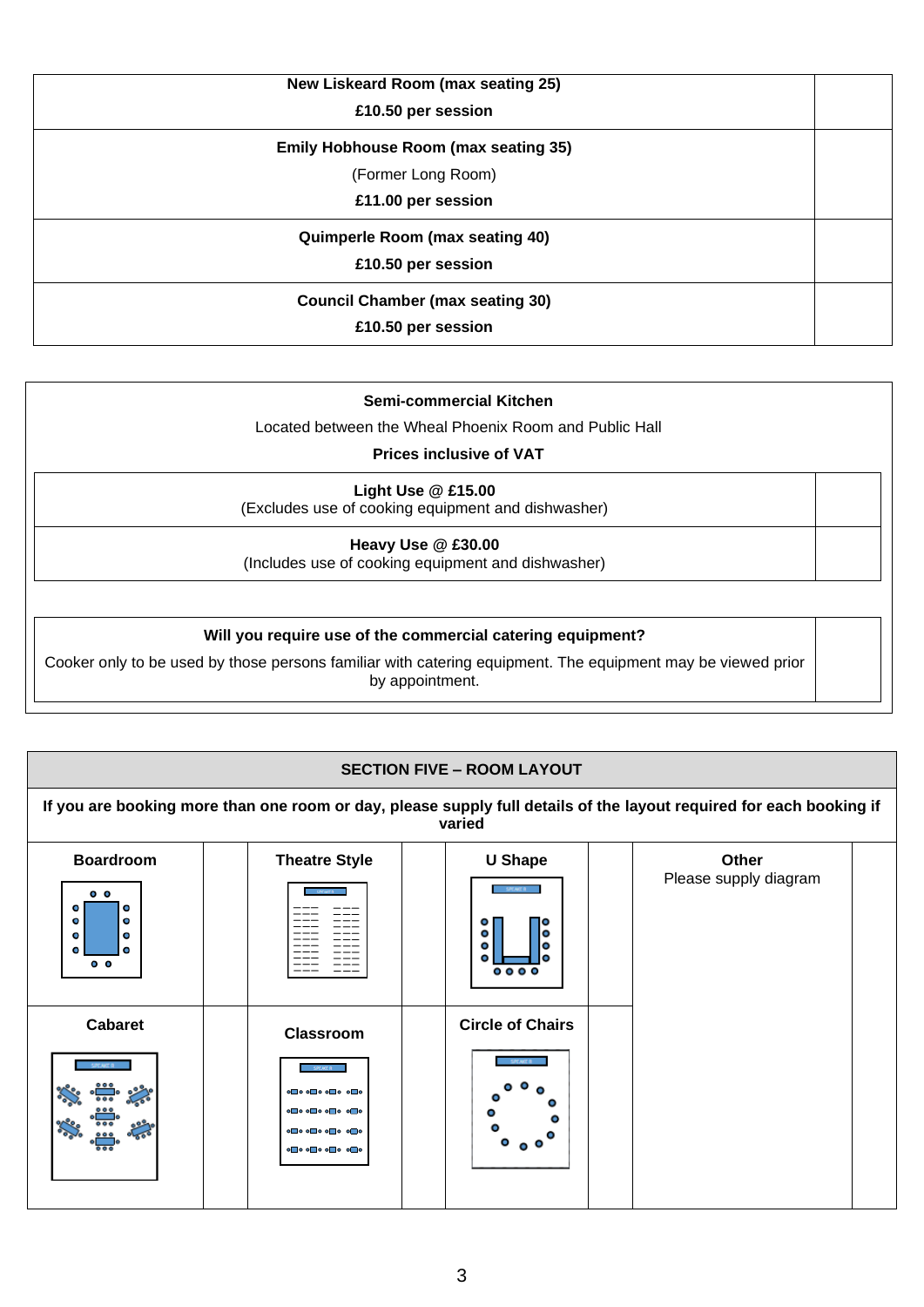| <b>SECTION SIX (A) - ADDITIONAL REQUIREMENTS</b> |  |
|--------------------------------------------------|--|
| <b>ALL ROOMS</b>                                 |  |
| <b>Chargeable per session</b>                    |  |
| <b>Prices inclusive of VAT</b>                   |  |
| Laptop projector                                 |  |
| £14.40                                           |  |
| <b>Portable screen</b>                           |  |
| £12.00                                           |  |
| Flipchart, paper, easel and pens                 |  |
| £9.60                                            |  |

| <b>SECTION SIX (B) - ADDITIONAL REQUIREMENTS</b><br><b>PUBLIC HALL ONLY</b>                                                                                                                                                                                                                    |  |
|------------------------------------------------------------------------------------------------------------------------------------------------------------------------------------------------------------------------------------------------------------------------------------------------|--|
| <b>Chargeable per session</b><br><b>Prices inclusive of VAT</b>                                                                                                                                                                                                                                |  |
| <b>Blunther Grand Piano</b><br>£19.80                                                                                                                                                                                                                                                          |  |
| <b>Public Hall Stage Screen</b><br>£14.40                                                                                                                                                                                                                                                      |  |
| <b>Cups and saucers</b><br>Available in boxes of 36 – includes free use of hot water boiler.<br>Please note: cups, saucers and tea spoons must be washed and returned after use. Hot water boiler or kettles<br>can be provided on request.<br>Please specify how many boxes you will require. |  |
| £6.00                                                                                                                                                                                                                                                                                          |  |
| Reservation of hall for evening preceding event<br>£27.00<br>(Exempt from VAT)<br><b>Clearing after the event</b>                                                                                                                                                                              |  |
| £27.00<br>(Exempt from VAT)                                                                                                                                                                                                                                                                    |  |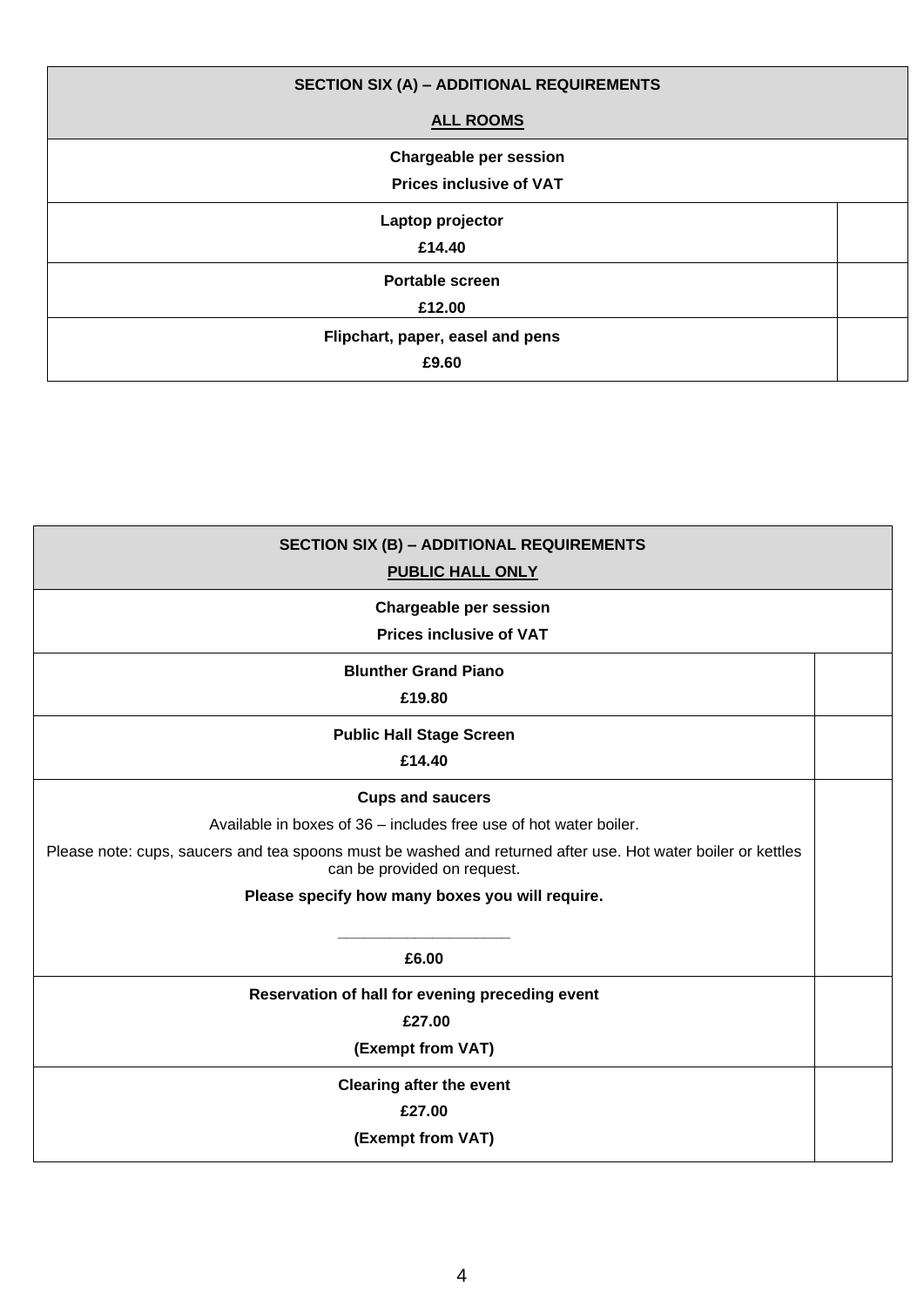# **SECTION SEVEN – LIGHTING AND AUDIO PUBLIC HALL ONLY**

**Lighting and Audio information supplied on separate document by Liskeard Town Council Prices inclusive of VAT**

| Lighting       |                      |                   |                       |  |
|----------------|----------------------|-------------------|-----------------------|--|
| <b>Comfort</b> | Per session<br>£7.20 | <b>Production</b> | Per session<br>£24.00 |  |
| Lighting       | All day<br>£14.40    | Lighting          | All day<br>£48.00     |  |

| <b>Audio</b>         |                      |  |                   |                       |  |
|----------------------|----------------------|--|-------------------|-----------------------|--|
| <b>Audio Address</b> | Per session<br>£7.20 |  | <b>Full Audio</b> | Per session<br>£12.00 |  |
|                      | All day<br>£24.00    |  |                   | All day<br>£24.00     |  |

| <b>Lighting and Audio Operator</b>                                                                                                  |  |
|-------------------------------------------------------------------------------------------------------------------------------------|--|
| If you require lighting or audio equipment, a qualified operator must be appointed.<br>Please advise us of your appointed operator: |  |
|                                                                                                                                     |  |

| Music                                                                  |  |
|------------------------------------------------------------------------|--|
| Chargeable per performance days                                        |  |
| <b>Price inclusive of VAT</b>                                          |  |
| Will you be playing any live or recorded music at your event?          |  |
| Performing Right Fee (PRF)/ Phonographic Performance Limited (PPL) Fee |  |
| £14.40                                                                 |  |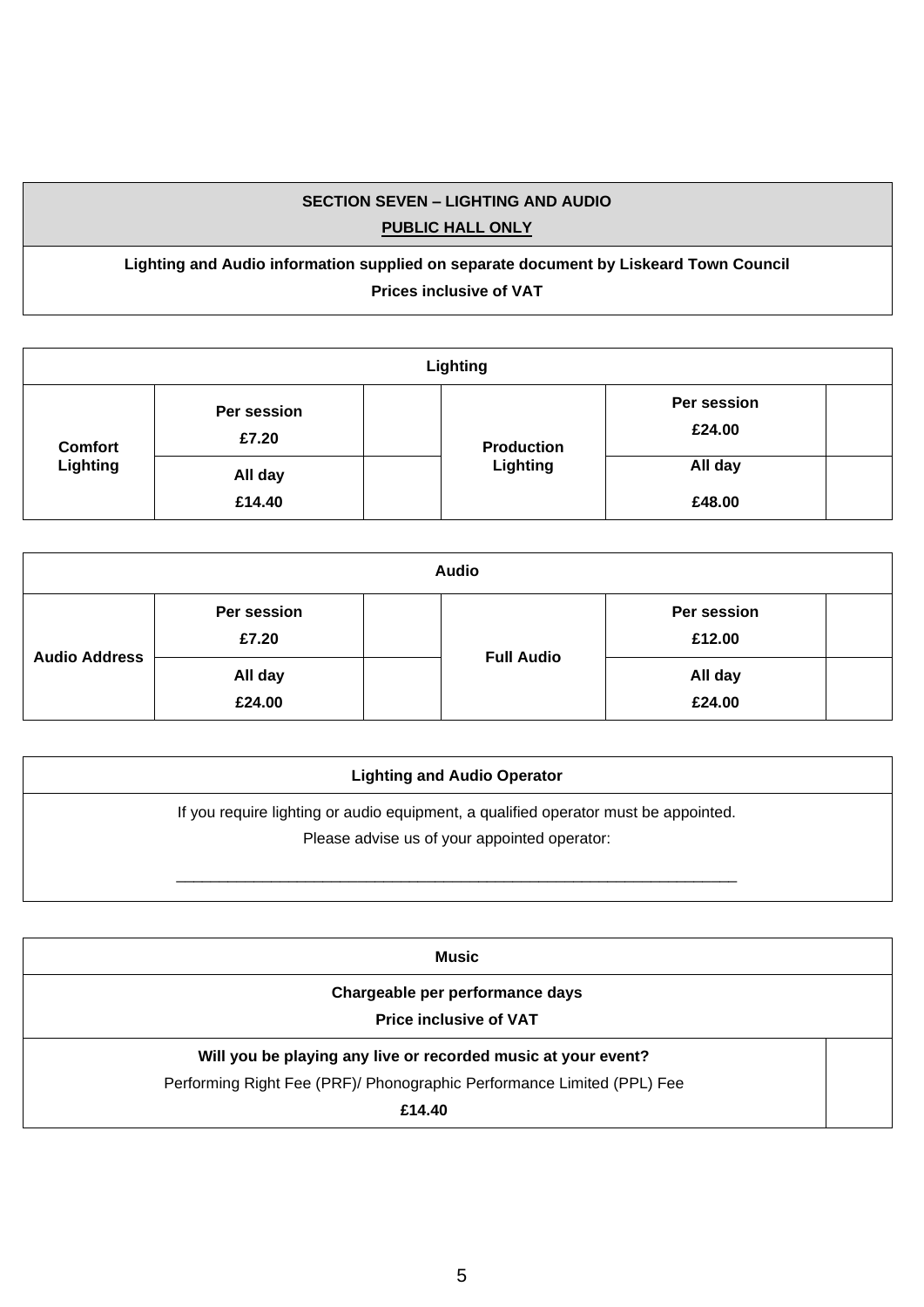#### **SECTION EIGHT – SALE OF ALCOHOL**

#### **Chargeable per session when bar is available**

**Price inclusive of VAT**

#### **Will any alcohol be sold at your event?**

Sale of intoxicating liquor charge

**£14.40**

**If you are hiring more than one room, please specify which room the bar will be available in:** \_\_\_\_\_\_\_\_\_\_\_\_\_\_\_\_\_\_\_\_\_\_\_\_\_\_\_\_\_\_\_\_

**Hire of the wine glasses (250 max)**

Available in boxes of 12

Please note: wine glasses must be washed and returned after use

#### **Please specify how many boxes you require \_\_\_\_\_\_\_\_\_\_\_\_\_\_\_\_\_\_\_**

**£1.20 per box**

| <b>SECTION NINE - PROMOTING YOUR EVENT</b>                                                                                                          |  |
|-----------------------------------------------------------------------------------------------------------------------------------------------------|--|
| Would you like us to promote your booking via our Visit Liskeard website?                                                                           |  |
| www.visitliskeard.co.uk/whats-on/                                                                                                                   |  |
| Please complete this section and confirm in the Privacy section that we are able to share this booking form<br>with the Tourist Information Centre. |  |
| Please supply a poster if yes.                                                                                                                      |  |
| These details will be displayed on the Visit Liskeard website.                                                                                      |  |
| There is no charge for this service.                                                                                                                |  |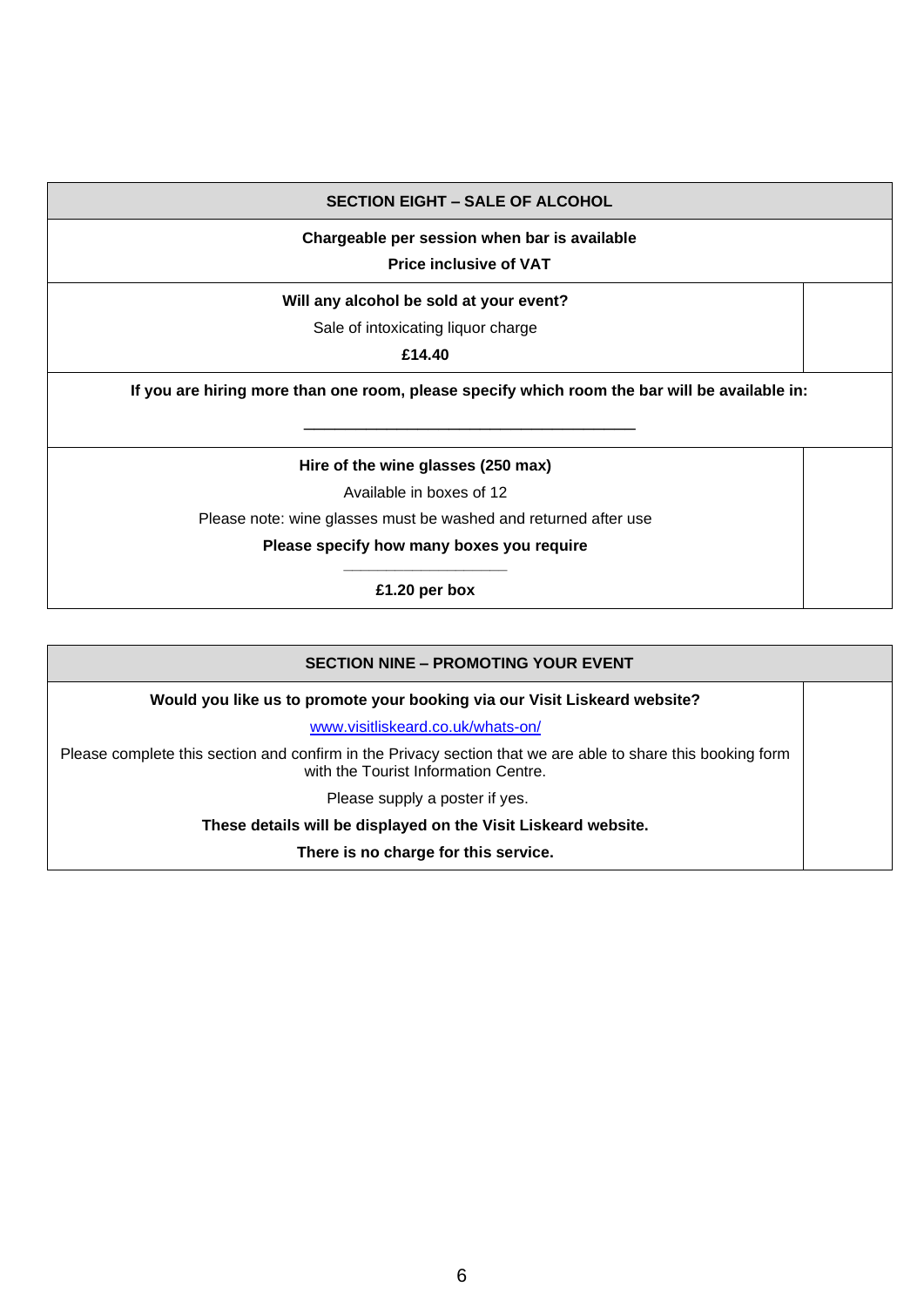|                                                                 | Name/description to be as at the beginning of the form |
|-----------------------------------------------------------------|--------------------------------------------------------|
| <b>Date</b><br>(If different to Section<br>Two - Event Details) |                                                        |
| <b>Start/Finish times</b>                                       |                                                        |
| Organiser name                                                  |                                                        |
| <b>Telephone</b>                                                |                                                        |
| Email                                                           |                                                        |
| Website                                                         |                                                        |
| <b>Admission/ticket cost</b>                                    |                                                        |

# **SECTION TEN – WEBSITE INTEGRATION HALLMASTER**

#### **All our bookings are logged on Hallmaster to show our room availability online, found at:**

<https://v2.hallmaster.co.uk/Diary/ViewWeeklyDiary/6472>

Please pick one option below to advise us how you would like your event displayed.

**Please note, if you do not choose from below, your booking(s) will automatically be set to private.**

#### **Private**

The Weekly Calendar and Scheduler will not show their Name or a link to the description and contact details of the person making the booking or running the event. Whether the bookings status is set to Requested or Confirmed, the booking will always display as 'Private Event'

#### **Public - Contact Details Hidden**

The Weekly Calendar and Scheduler will show the Event name and description, but the contact details of the person making the booking will remain hidden

#### **Public**

The Weekly Calendar and Scheduler will show the Name and a link to the description and contact details of the person making the booking or running the event, once the booking has been confirmed by an administrator. If the event is set to Requested, it will display as 'Provisional Booking'

#### **SECTION ELEVEN – SPECIAL REQUIREMENTS**

**Please include any special requests or requirements below**

7 **SECTION TWELVE – COMPLIANCE AND INSURANCE**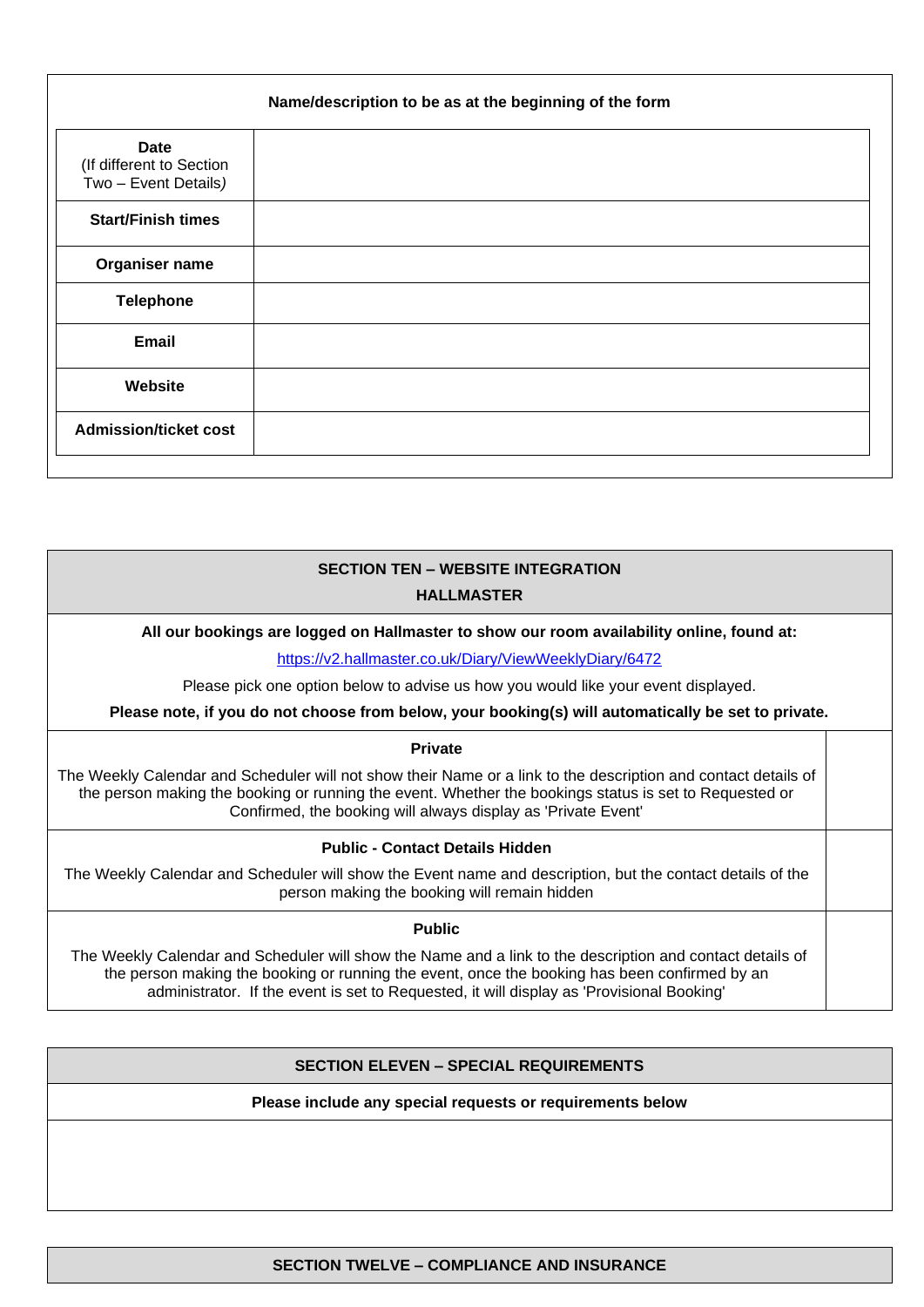| I have received, understood and agree to the rules and regulations for the hire of the Hall                                                                                                                                    |  |
|--------------------------------------------------------------------------------------------------------------------------------------------------------------------------------------------------------------------------------|--|
| I have received, understood and agree with the fire safety guidance notes/PEEPS                                                                                                                                                |  |
| I have received, understood and agree to the terms of the Letter Of Indemnity as attached to the<br>bottom of this booking form                                                                                                |  |
| I have received, understood and agree with the Liskeard Town Council Safeguarding Policy                                                                                                                                       |  |
| I have provided a copy of my organisations Safeguarding Policy if working with children, young people<br>or vulnerable adults                                                                                                  |  |
| I have provided a copy of our public liability insurance enclosed/attached in relation to Public Hall<br>bookings                                                                                                              |  |
| Liskeard Town Council provide Indemnity to any individual or group who hire The Public Hall for non-<br>commercial activities as being for the benefit of the community. However, indemnity is not provided in relation<br>to: |  |
| Any commercial or business hire<br>$\bullet$<br>Any individual, club, organisation, society or group who hire the Public Hall on a regular weekly or monthly<br>$\bullet$<br>basis                                             |  |

| <b>SECTION THIRTEEN – RESPONSIBLE PERSON</b>                                                                                                                                                                  |  |  |  |  |
|---------------------------------------------------------------------------------------------------------------------------------------------------------------------------------------------------------------|--|--|--|--|
| The name and contact details of a responsible person is required. The person must conduct a risk assessment,<br>be present throughout the event and oversee all aspects of health and safety and Safeguarding |  |  |  |  |
| <b>Name</b>                                                                                                                                                                                                   |  |  |  |  |
| <b>Address</b>                                                                                                                                                                                                |  |  |  |  |
| <b>Telephone</b>                                                                                                                                                                                              |  |  |  |  |
| Email                                                                                                                                                                                                         |  |  |  |  |
| <b>Signature</b>                                                                                                                                                                                              |  |  |  |  |

# **SECTION FOURTEEN – IMPORTANT NOTES**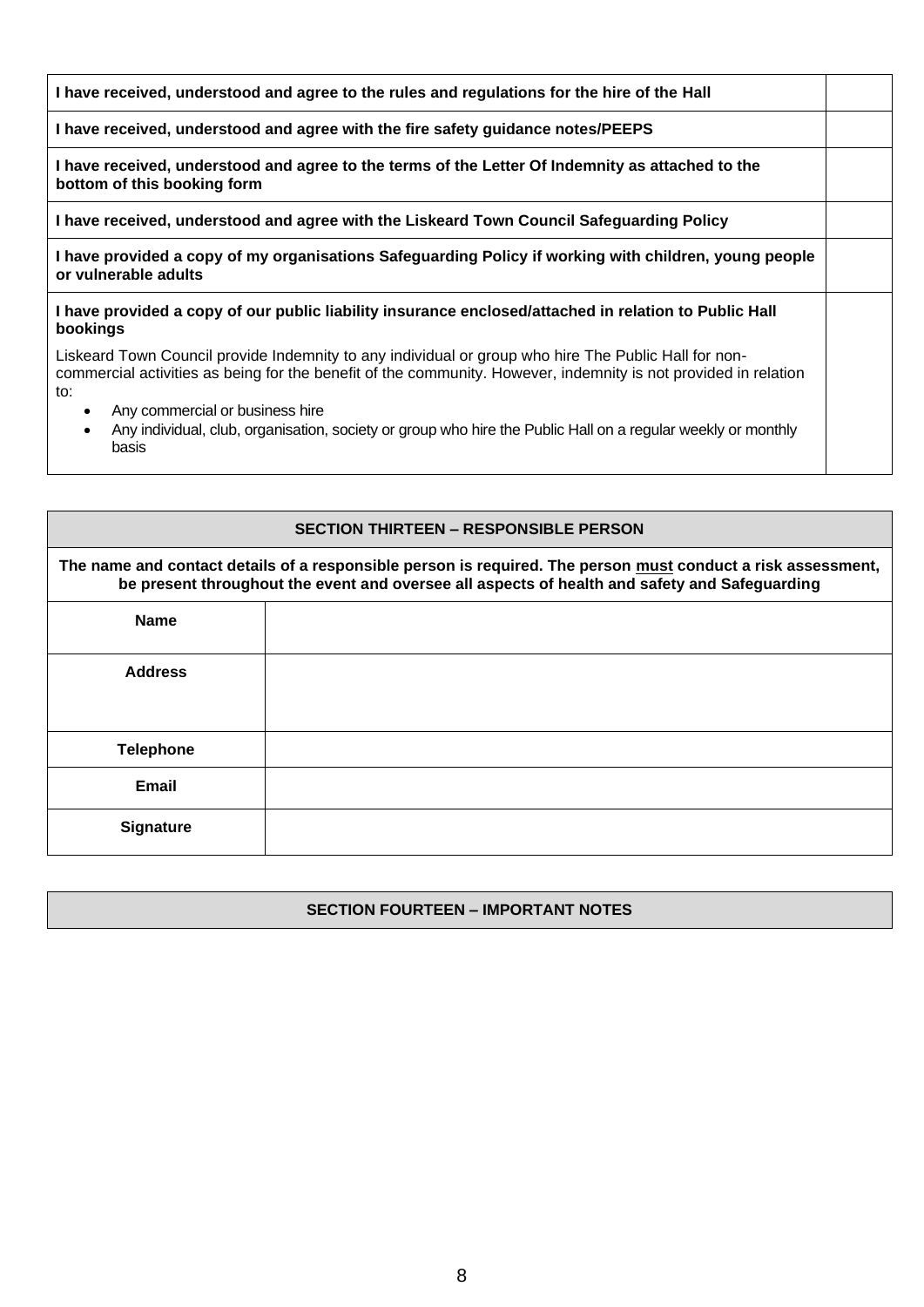**Large bookings:** If you require multiple rooms for a large booking, or a booking running over 2 or more days, then please contact and liaise with Facilities Administrator

**Cleaning:** Please kindly note that unless you have booked the 'clearing after event' then all rooms must be left as they were found and vacated by the end time of the booking. Additional charges may be made for the caretakers additional time and the cost of cleaning. All rubbish must be removed by the hirer after the event. Whereby the state of a room is not deemed acceptable and additional cleaning is required by Liskeard Town Council there will be charges at a minimum of £15.00 per hour.

**Crockery**: There is a limited number of cups, saucers, side plates and teaspoons in some of the rooms. There are no plates, cutlery, kitchen knives or other kitchen utensils provided by Liskeard Town Council.

**Plastic free**: Liskeard Town Council has signed up to the Plastic Free Liskeard campaign and has committed to ban all single use plastics from its premises by 2020. This includes items such as plastic cups, plates, spoons etc. We have an expectation that you will think carefully about your meeting or event and find alternatives to single use plastic items. Please also take care to recycle as much of the waste generated by your activities as possible.

**Cancellation:** The booking fee remains payable unless one month's notice is given in respect of the main Public Hall and one week in respect of other hirings.

**Smoking:** Liskeard Public Hall complex is a strictly non-smoking site - including all external porches and passageways. This includes the use of items such as candles and all other smoke generating items or equipment which may trigger the fire alarm system. The use of electronic cigarettes or any other non-medical vapour inhaled substitutes is prohibited. Failure to comply with this regulation may result in a false activation of the fire alarm system, and the hirer being charged for any subsequent call out and alarm resetting fees. There will be no reimbursement for Hall hire.

# **SECTION FIFTEEN – PRIVACY**

#### **GDPR COMPLIANCE**

**Your privacy is important to us and we would like to communicate with you about your organisation and their bookings. To do so we need your consent. Please confirm your consent by ticking the boxes below.**

**You can grant consent to any or all of the purposes listed.**

**You can withdraw or change your consent at any time by contacting the council office.**

You are a repeat booker and we may retain your booking form containing your \*name, \*address, \*telephone number and \*email address for future bookings

*\*delete as appropriate*

This is an individual booking and we cannot retain your contact details for future bookings

We can share this booking form with the Tourist Information Centre for advertisement purposes

We may contact you to keep you informed about what is going on in the Public Hall or other local authority areas including news, events, meetings, clubs, groups and activities. These communications may also sometimes appear on our website, or in printed or electronic form (including social media)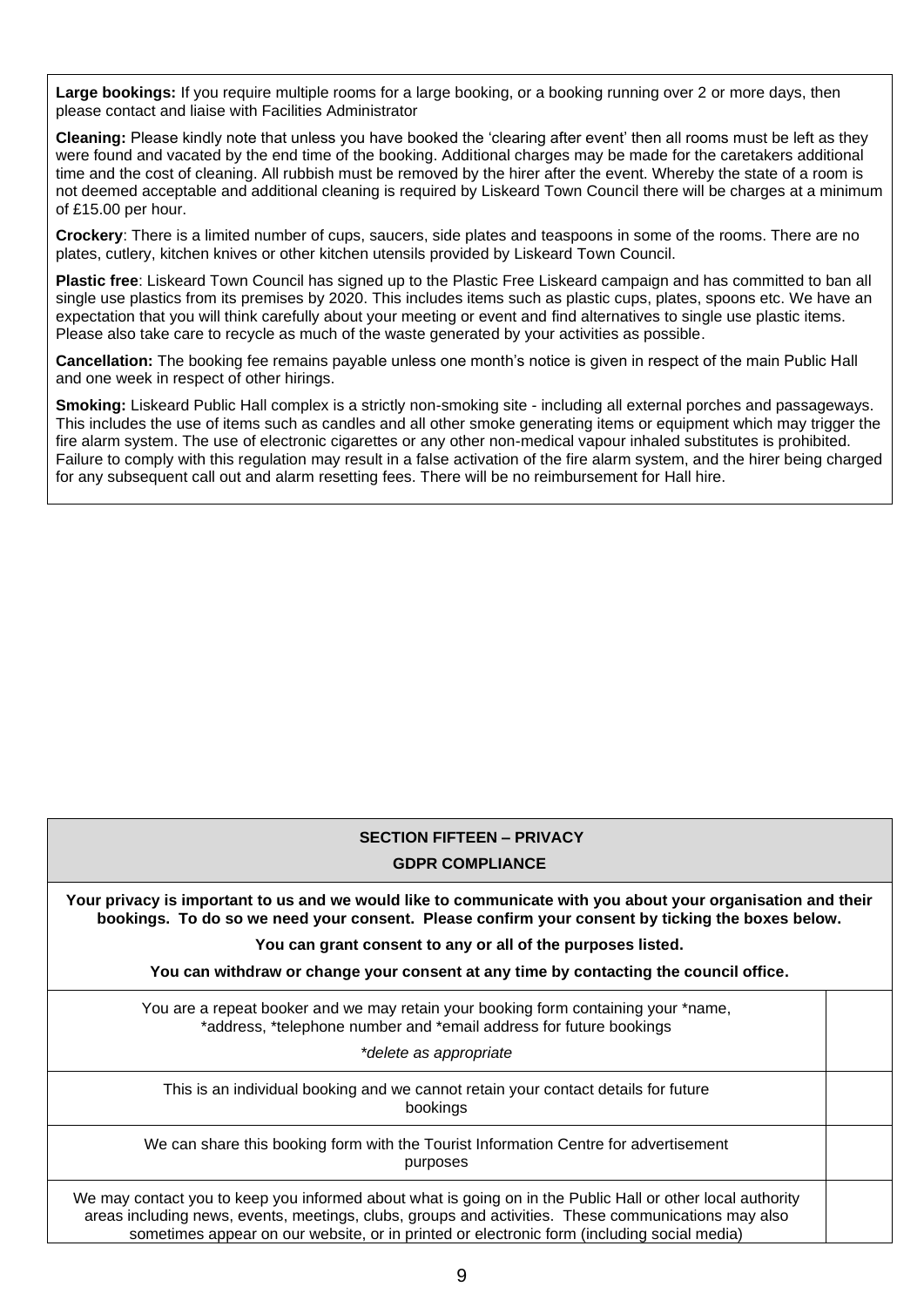| We may contact you about groups and activities you may be interested in participating in                                                                           |  |
|--------------------------------------------------------------------------------------------------------------------------------------------------------------------|--|
| We may use your name and photo in our newsletters, bulletins or on our website, or our social media accounts<br>(for example our Facebook page or Twitter account) |  |
| We may forward your contact details to any member of the public or organisation who is interested in attending<br>your event or working with you                   |  |

| <b>SECTION SIXTEEN - DECLARATION</b>                                                                                                                                                                                                                                                                                                                                                                                                                                                           |  |      |  |
|------------------------------------------------------------------------------------------------------------------------------------------------------------------------------------------------------------------------------------------------------------------------------------------------------------------------------------------------------------------------------------------------------------------------------------------------------------------------------------------------|--|------|--|
| In consideration of Liskeard Town Council letting the above premises in accordance with my/our application, I agree the<br>rules and regulations for the hire of the hall and have read/supplied all other applicable documentation for the hire. I<br>agree to indemnify the authority against all sums of money, which the authority may have to pay by reason of any<br>infringement of copyright occurring during the period of hire covered by this agreement. I am over 18 years of age. |  |      |  |
| Name                                                                                                                                                                                                                                                                                                                                                                                                                                                                                           |  | Date |  |
| Signature                                                                                                                                                                                                                                                                                                                                                                                                                                                                                      |  |      |  |

| <b>SECTION SEVENTEEN - INDEMNITY</b>                                                                                                                                                                                                                                                                |
|-----------------------------------------------------------------------------------------------------------------------------------------------------------------------------------------------------------------------------------------------------------------------------------------------------|
| Hirers of Public Hall/Rooms, Public Hall Complex, 3/5 West Street, Liskeard PL14 6BW                                                                                                                                                                                                                |
| In consideration of the Mayor, Councillor and Officers (hereinafter referred to as the Council) having agreed to the use of<br>the facilities available in the Public Hall Complex.                                                                                                                 |
| I/We hereby agree to hold harmless and to Indemnify the said Council for damage to premises and/or property and/or<br>injury (fatal or non fatal) to persons arising directly or indirectly out of the hiring arrangements and to persons attending<br>the premises for which they have been hired. |

Furthermore I/We undertake to make good such damage or loss as may occur to Council property and/or premises and to leave the premises in the same good order as they were found at the commencement of the hiring(s).

NOTWITHSTANDING the aforegoing nothing herein is deemed to relieve the LISKEARD TOWN COUNCIL of their legal liability at Common Law and Statute Law as owners/tenants of the said premises.

I/We agree that the aforegoing applies to all future hirings relating to the Public Hall Complex

### **SECTION EIGHTEEN – APPLICATION/ BOOKING PROCESS**

• Initial enquiry from hirer

- Tentative or provisional booking may be held
- Booking form fully completed and returned by the hirer along with any additional documentation required
	- Facilities Administrator reviews booking form(s) and will contact the hirer with any queries
	- Invoice is raised with any necessary deposits or advanced payment by the Facilities Administrator
- Payment is to be received from the hirer as per the terms on the invoice by the Liskeard Town Council
	- Written confirmation of the booking is received by the hirer

• Invoice for the remaining outstanding balance (if any) to be raised by the Facilities Administrator and to be settled as per the terms on the invoice

#### **SECTION NINETEEN - DIRECTIONS**

#### **USING A SATNAV**